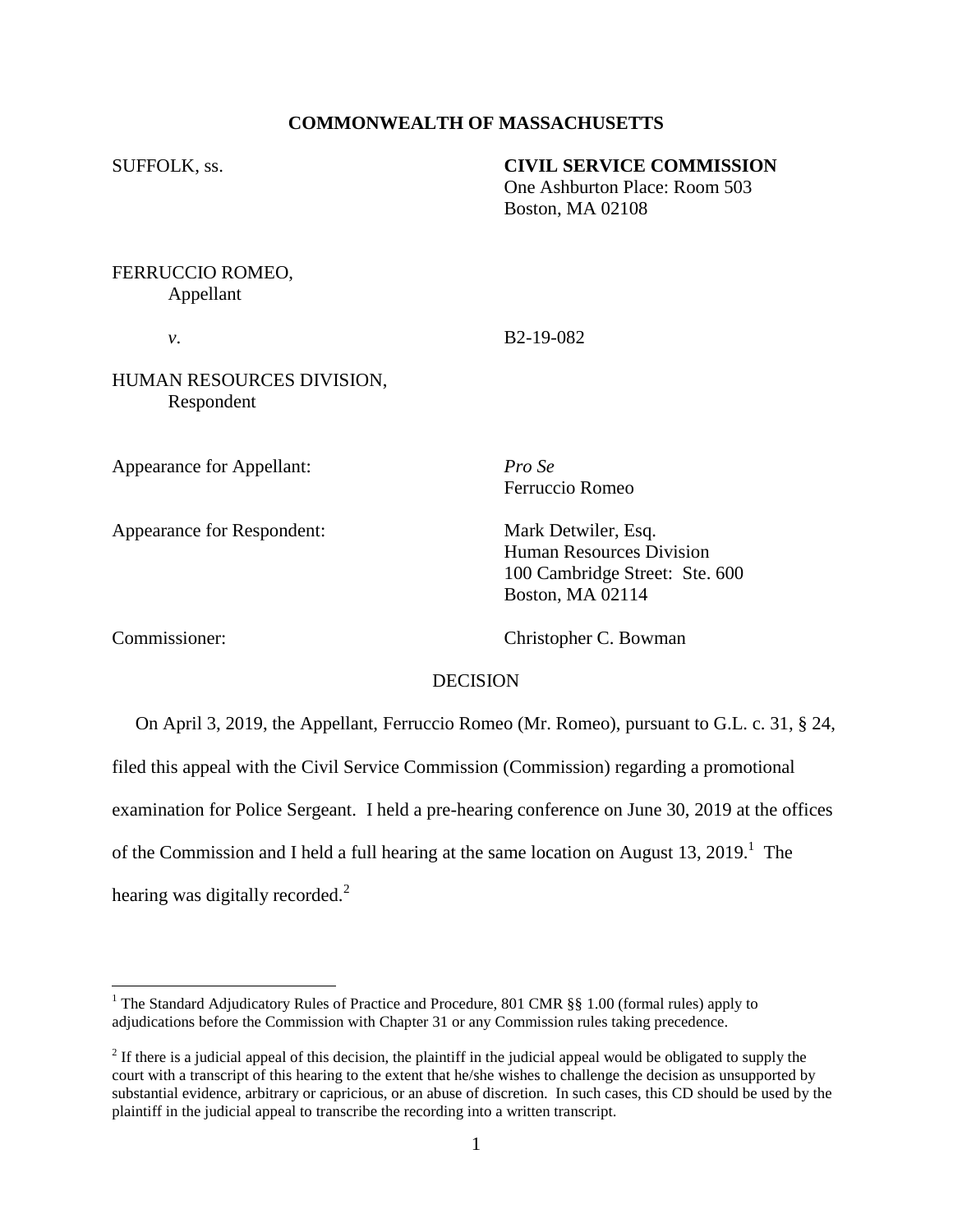## **FINDINGS OF FACT:**

Fifteen (15) exhibits (Respondent Exhibits 1-13 and Appellant Exhibits 1-2) were entered into evidence at the hearing. Based on those exhibits, the stipulated facts, the testimony of: *Called by Human Resources Division (HRD):*

Brianna Ward, Director of Test Development (HRD);

## *Called by the Appellant:*

**Ferruccio Romeo, Appellant;** 

and taking administrative notice of all matters filed in the case and pertinent statutes, regulations, policies, and reasonable inferences from the credible evidence, I make the following findings of fact:

- 1. On April 3, 2019, Mr. Romeo, a police officer in the Town of Winthrop (Town)'s Police Department, WPD, filed an appeal with the Commission.
- 2. Mr. Romeo's appeal stated: "On October 25, 2018, I participated in a make-up Sole Assessment Center Examination for Promotion to Sergeant in the Winthrop Police Department. On November 14, 2018, I received notice from Ryan Strategies Group, LLC that I had passed the examination. On November 30, 2018, I filed a timely request for review pursuant to M.G.L. c. 31, s. 22 with HRD via email at [civilservice@state.ma.us.](mailto:civilservice@state.ma.us) On April 1, 2019, Police Chief Terence M. Delehenty issued a department wide email which states 'At the request of HRD I am posting electronically the Sergeant's Promotional List that is attached to this email.' To date, I have not received a response from HRD regarding my Request for Review which was evidently never completed."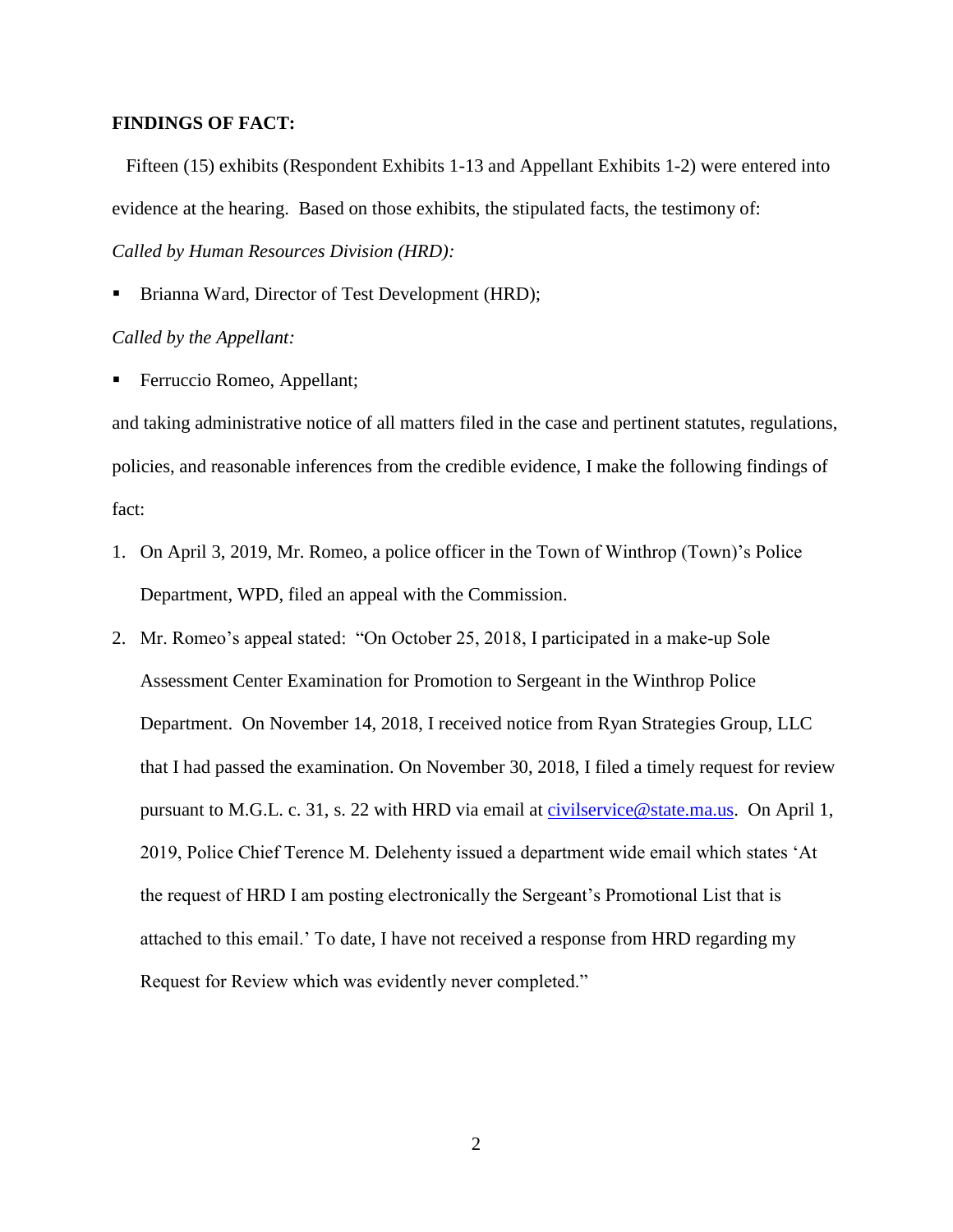- 3. On April 30, 2019, I held a pre-hearing conference at the offices of the Commission which was attended by Mr. Romeo, counsel for HRD, counsel for the Town and the Town's Police Chief.
- 4. At the pre-hearing conference, HRD stated that an administrative oversight was the reason for the delay in processing Mr. Romeo's appeal. The appeal was reviewed and denied the day prior to the pre-hearing.
- 5. The parties agreed to the following, unless otherwise noted:
	- A. Mr. Romeo took the make-up promotional examination for sergeant in Winthrop on October 25, 2018.
	- B. The examination was an assessment center examination, which was delegated to Winthrop by HRD, with the exception of hearing appeals.
	- C. Only "in-title" experience was allowed for all candidates (i.e. permanent, temporary, provisional or "acting" time as sergeant), as opposed to the traditional education and experience that is granted in written examinations administered by HRD.
	- D. On November 14, 2018, Mr. Romeo received a score of 78, resulting in a rank of third on an eligible list that was updated on 4/1/18.
	- E. Mr. Romeo filed the following appeals with HRD on 11/30/18: E/E appeal; Essay Question review; Fair Test; Multiple Choice.
	- F. As referenced above, HRD denied these appeals on 4/29/19.
- 6. The Commission does not have jurisdiction over appeals related to the scoring ofmultiple choic[e](http://sll.gvpi.net/document.php?id=csc:csc18e-63&type=hitlist&num=0#hit8) questions on a civil service examination. See G.L. c. 31, ss.22-24 and Hickey v. Civ. Serv. Comm'n & Human Resources Div., 60 Mass.App.Ct. 1104, 799 (2003) (Unpublished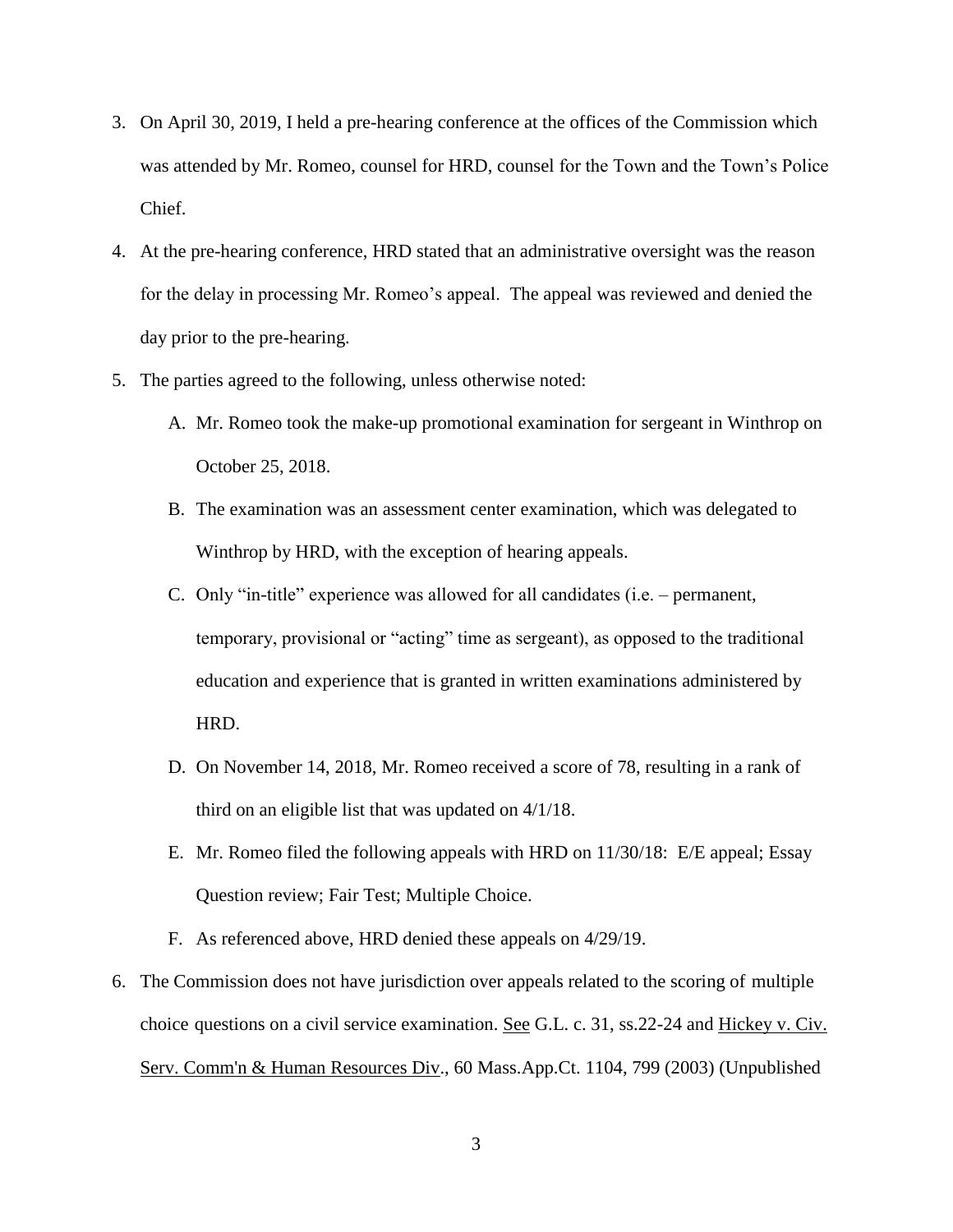Decision), upholding a Superior Court Decision in which the Superior Court affirmed a Commission decision dismissing amultiple choice-related appeal based on a lack of jurisdiction.

- 7. In regard to the "in-title" appeal, HRD denied the appeal because it referenced "officer in charge" time. At the pre-hearing conference, the Police Chief indicated that, in Winthrop, "officer in charge" is the same as Acting Sergeant. Based on this information, I asked HRD to determine whether, if given credit for in-title experience for these officer in charge hours, Mr. Romeo's score and/or rank on the eligible list would change.
- 8. In regard to the essay question appeal, HRD conducted the same review it conducted in Wilbanks v. HRD, [30 MCSR 316 \(2017\),](https://www.mass.gov/files/documents/2017/07/zq/wilbanks_sean_072017.pdf) in which HRD's review was upheld.
- 9. For all of the above reasons, I ordered HRD, via a May 2, 2019 Procedural Order, to determine whether, if given credit for in-title experience for these officer in charge hours, Mr. Romeo's score and/or rank on the eligible list would change.
- 10. On May 6, 2019, HRD informed the Commission, with a copy to Mr. Romeo, that, if given credit for his 387 hours of time as "officer in charge", it would not change his overall score and/or rank on the eligible list.
- 11. On May 15, 2019, Mr. Romeo notified the Commission that he wished to proceed with his appeal and, per my request, submitted a More Definite Statement.
- 12. After receiving clarifying information from Mr. Romeo and reviewing Mr. Romeo's initial appeal to HRD, I issued a ruling on June 20, 2019 that the sole remaining issue upon which the Commission had jurisdiction was the marking of Mr. Romeo's written essay.
- 13. On August 13, 2019, I held a full hearing regarding the marking of Mr. Romeo's written essay. Breanna Ward, HRD's Director of Test Development, testified for HRD.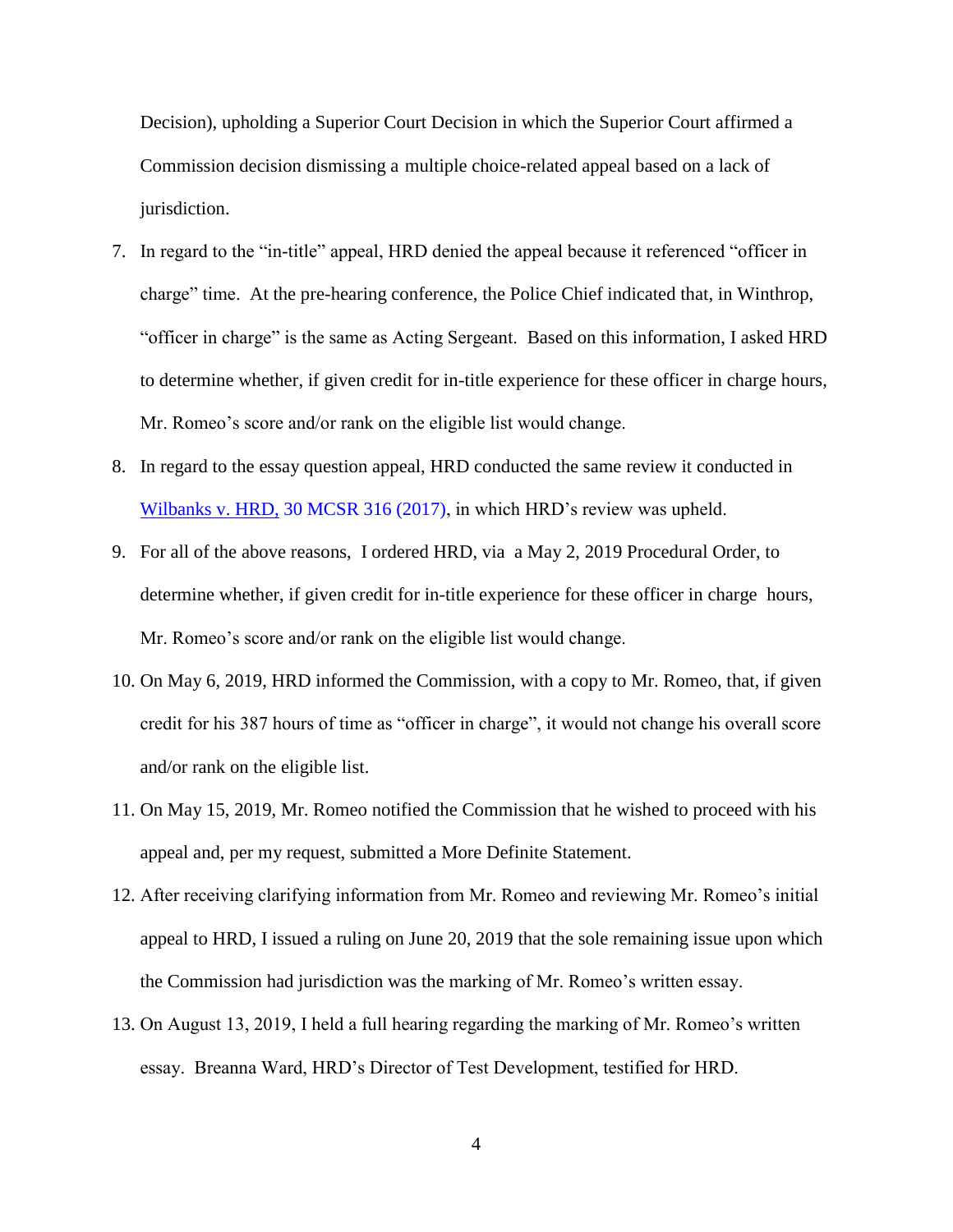- 14. Ms. Ward conducted a review of the marking of Mr. Romeo's essay question.
- 15. Ms. Ward contacted Ryan Associates, the vendor that conducted the assessment center, to better understand the essay question and how it was graded by Ryan Associates.
- 16. Ms. Ward learned that four (4) reviewers graded Mr. Romeo's essay question and gave him the following scores: 85, 86, 86 and 86.
- 17. Ms. Ward inquired about any written guidelines that reviewers used in regard to grading essays. She was told there were no written guidelines.
- 18. Ms. Ward was provided, verbally, with the qualities that distinguish an essay receiving a grade in the "70s" and an essay receiving a grade in the "90s".
- 19. Ms. Ward asked for but did not receive a copy of the essays completed by the exam applicants.
- 20. Ms. Ward was told that, in order for an essay to receive a grade in the "90s", the reviewers would be looking for the applicant to provide a high level goal, timeframes, next steps and a conclusion in their response.
- 21. Ms. Ward reviewed the essay of Mr. Romeo. She found that Mr. Romeo's essay did not meet all of the above-referenced criteria and that the reviewers' scores in the mid-80s were appropriate.
- 22. I left the record open for Ryan Associates, via the Town, to submit the essays for all applicants who took the promotional examination in order for me to conduct an in camera review of them. I received the essays on August 23, 2019.
- 23. Only one (1) applicant scored higher than Mr. Romeo on the essay, receiving an average score of 90. That essay appeared to be slightly better than the essay completed by Mr. Romeo, who received an average score of 85.75. Specifically, the higher-scored essay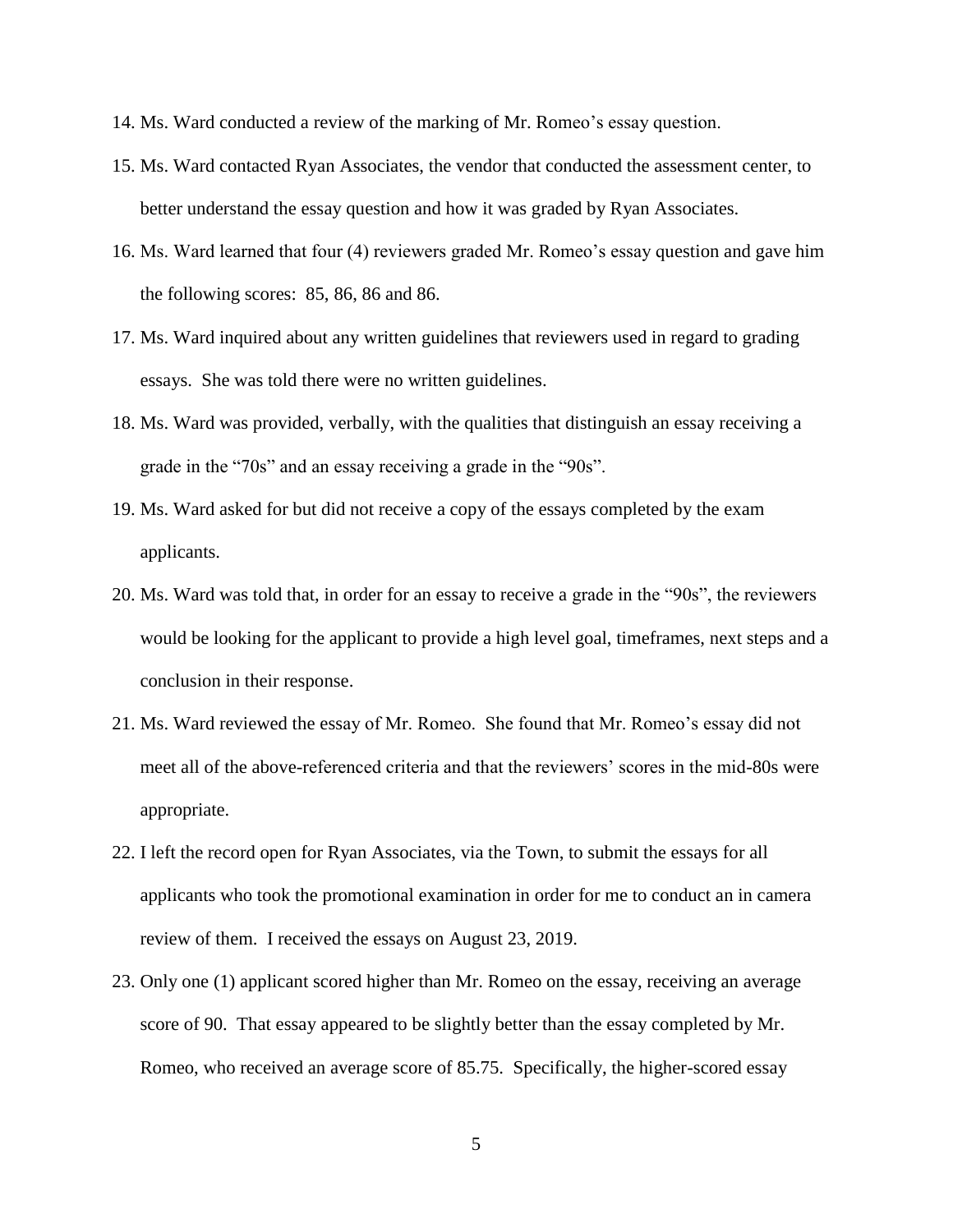included a coherent introductory paragraph and quantifiable benchmarks to measure success,

both of which were not included in Mr. Romeo's essay.

#### *Legal Standard*

In Wilbanks, the Commission stated:

 The standard of review to be applied upon appeal from HRD's review of the markings of an essay question under the current version of Chapter 31, Sections 22 through 24, has not been definitively determined. Case law decided under prior versions of the civil service law holds that "the marking of an examination answer is a finding of fact" as to which the Director of Civil Service (a predecessor to HRD) is given "broad discretionary powers" to exercise "judgment as to . . .proper grading of . . . examinations" and that, on appeal the Commission is "vested with similar" fact-finding powers, which findings of fact should not be disturbed unless "clearly shown to be arbitrary or devoid of logic and reason." See Ferguson v. Civil Service Comm'n, 344 Mass. 484, 487-88 (1962)(upheld Commission's overturning Civil Service Director's decision to decline to increase the marking of an applicant's answer to an essay question "through mistake", finding that applicant "in his answer . . . stated the crucial fact that a sentence to state prison could not be imposed" and "should receive full credit for his answer"); Barry v. Civil Service Comm'rs, 323 Mass 431 (1948) (upheld Commission's decision to increase marks on certain answers by one applicant, finding that "the applicant submitted authority to substantiate the correctness of the answers", and declined to increase the marks of another applicant, rejecting his contention that different standards were used in the marking of the examination papers of the two applicants)

 Civil service law then provided, as to examination appeals, that "no decision of the director [of civil service] relating to an examination mark shall be reversed and no such mark changed *unless the commission finds that it was through error, fraud, mistake or in bad faith,* and in each case of reversal of such decision or change in marking the specific reasons therefor shall be stated . . . . St. 1945, c. 725, §1 (*emphasis added*). In 1971, the Attorney General noted this prior version of the examination review and appeal requirement in a 1971 opinion, citing Moore v. Civil Service Comm'n, 333 Mass. 430, 434 (1956):

"One of the subjects with which the special commissions and the Legislature were especially concerned was that relating to examinations. It is apparent . . . that *the making up and grading of examinations were to be primarily administrative functions to be performed by the director and that the appellate jurisdiction of the commission related to examination marks was to be more restricted than it was in other matters*." Op.Atty.Gen., Nov. 19, 1971, citing 333 Mass. at 434 (*emphasis added*).

 Shortly thereafter, the legislature completely rewrote the examination review statutes, restricting review by the Director of Civil Service to requests that the "computation of [an applicant's] general average mark be checked for error" and completely eliminating all right of appeal to the Commission. St.1973, c.320,§§1 thorough 5.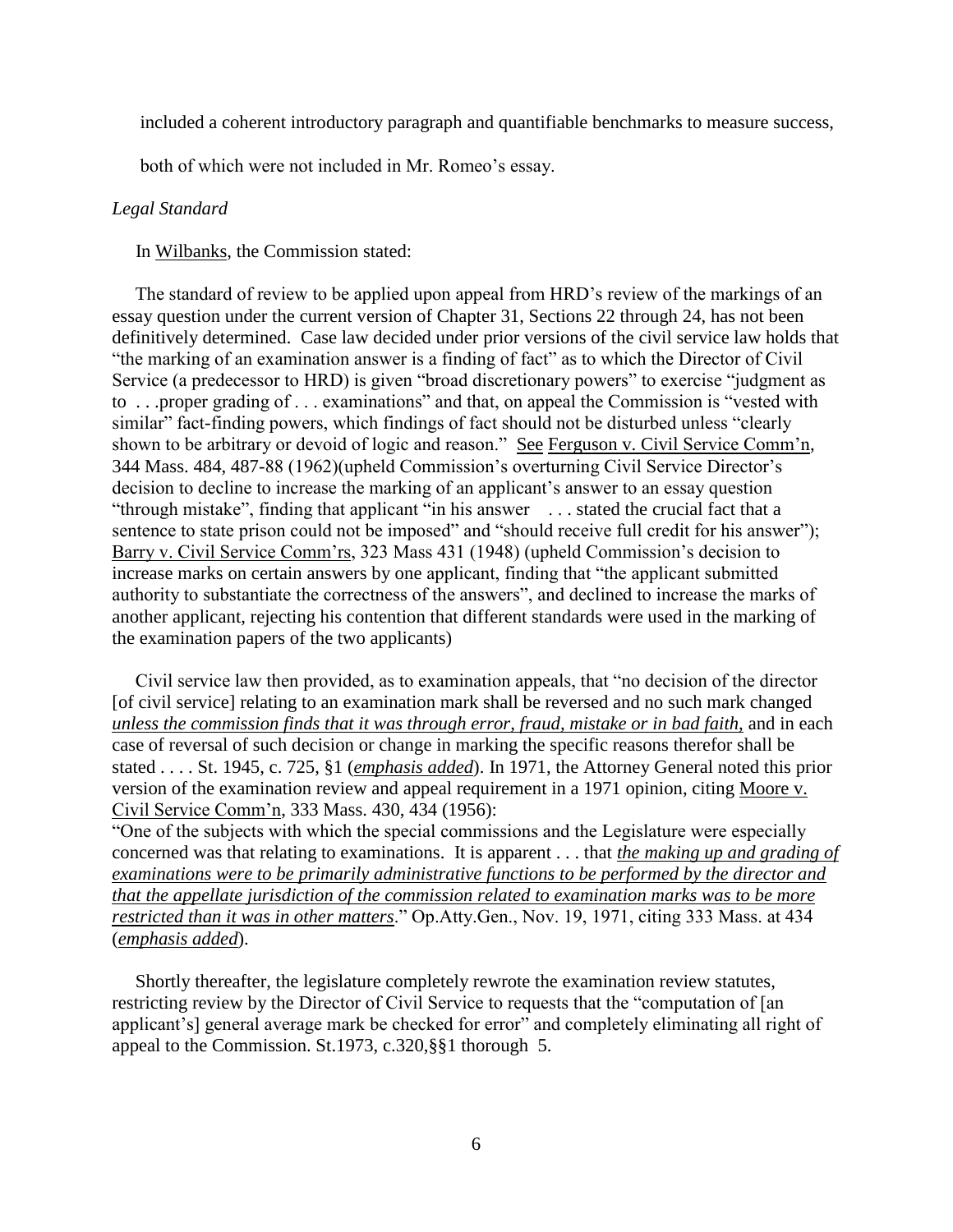Then, in 1974, the legislature enacted a major administrative restructuring of the civil service system. The division of civil service was severed from the Commission, abolished and replaced by the division of personnel administration (DPA), headed by a Personnel Administrator (the "administrator") reporting to and appointed by the secretary of Administration and Finance. All technical, executive and administrative functions of the division of civil service were transferred to DPA and the administrator was substituted for the position of director of civil service in all respects set forth in Chapter 31. The Commission became an independent quasi-judicial agency that retained its investigatory and appellate authority, including rule-making approval, over the actions of the administrator (and otherwise) as provided by Chapter 31, but no longer exercised indirect supervision and control over the functions transferred to DPA. St. 1974, c.835.

 A year later, the legislature restored the authority it had removed in 1973, enacting statutory language closer to the present version of Sections 22 through 24 that, among other things, restored authority to the Personnel Administrator (the successor to the Director of Civil Service) to review the marking of essay questions and restored the Commission's authority to hear examination appeals from such "findings of the administrator relative to grading of answers to essay questions". St. 1975, c. 358, §§3, 4.

 In Lincoln v. Personnel Administrator, 432 Mass. 208 (2000), the Supreme Judicial Court addressed the question whether, under the restructured (current) civil service statutes, the plaintiffs (who challenged alleged changes in the way the scores on their 1996 firefighter examination had been determined) could appeal for a "hearing" directly to the Commission from the marking of his/her examination, or whether they were first required to seek a "review" of their scores by the Personnel Administrator of DPA (now HRD). The plaintiffs had argued, and the Superior Court had agreed, that, since the Personnel Administrator designed, administered and scored the examination in the first instance, to provide an "additional review after the examination" was futile, as it "would make him the judge of his own challenged unfairness, something that . . . the Legislature wound not have intended without much more explicit language.' " Id., 432 Mass. at 210. The SJC disagreed, and upheld the Commission's dismissal of the petitions for failure to exhaust administrative remedies by first seeking the Personnel Administrator's review, specifically rejecting the argument that such review was a futility. "Nor is this an instance in which exhaustion is excused as futile. . . . It is true that the statute does require the personnel administrator to review his own action in response to a petition from an applicant. However, as the personnel administrator designs, administers, and scores the examinations, he possesses expertise in regard to the grading and weighing of the examination. As the statute is designated, the initial review by the personnel administrator allows him to apply that expertise, determining whether there has been a mistake, or an issue has been overlooked, that can be easily corrected before an eligibility list is certified. Therefore, the personnel administrator is the most familiar with the examination and is best able to respond to applicants who have raised questions regarding the grading of the examination. . . . "Id., 432 Mass. at 212-13.

 Finally, the Commission must be mindful of the reality that, in distinct contrast to the role that the Personnel Administrator historically played (noted in Lincoln) as the authority who "designs, administers and scores" all civil service examinations, more recently, as in the case of the 2014 BPD Captain's examination, HRD plays a peripheral role in many examinations, delegating the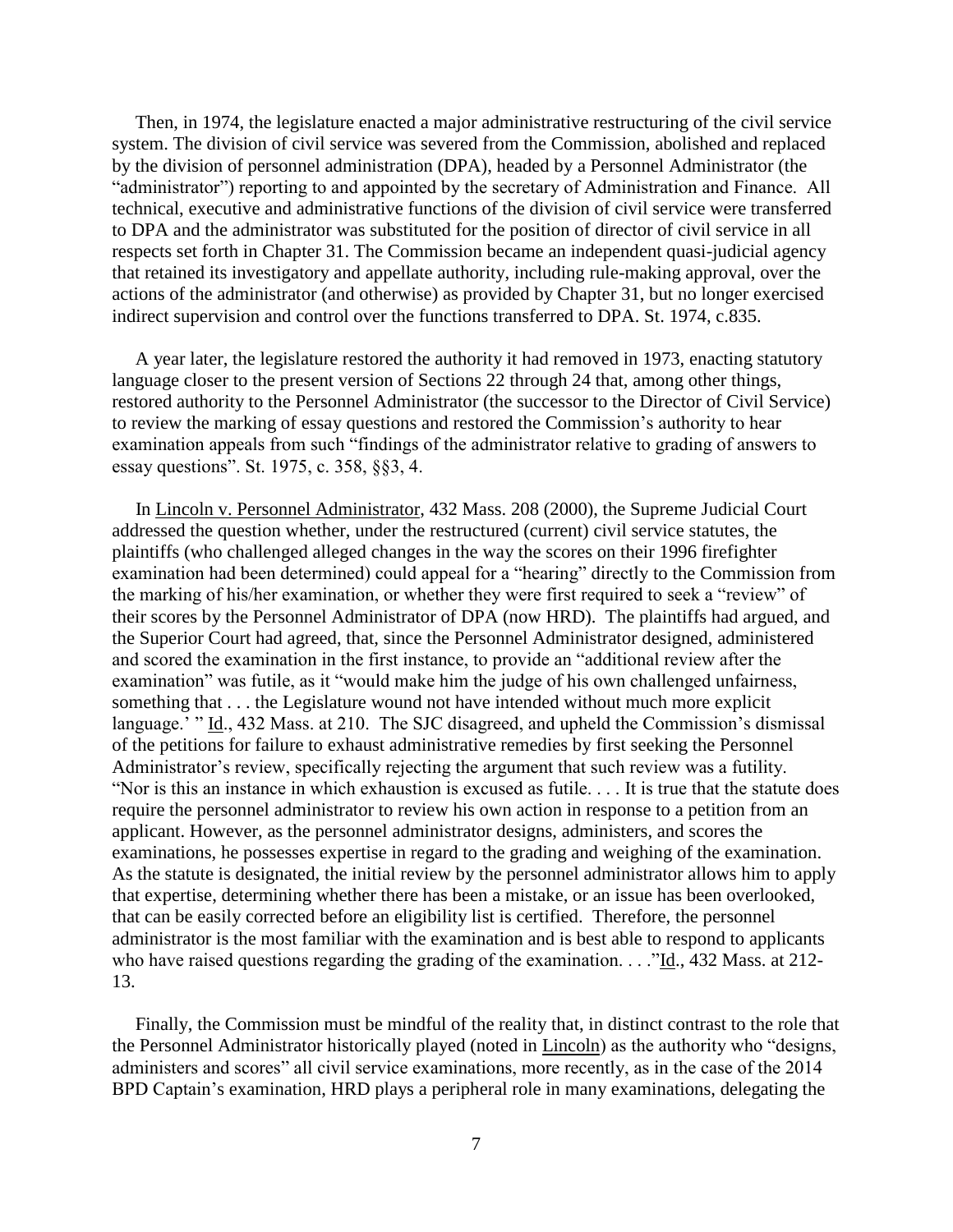authority to design, administer and score the examinations to a private consultant selected by the municipality or state agency who requests the examination. Moreover, civil service examinations are now generally limited to public safety positions and are no longer given for most civil service titles.

 Thus, while HRD remains, in theory, the technical expert in matters of civil service examinations, the institutional scope of that expertise, in fact, is not what it once was. Mr. Wilbanks correctly cites Boston Police Sup. Officers Fed'n v. Civil Service Comm'n, 35 Mass.App.Ct. 688 (1993) for the proposition that the Commission "hearing" is intended to be a more formal proceeding than the "review" conducted by HRD, and that "the Legislature intended the commission acting in its quasi-judicial capacity, and not the administrator, to be the factfinder relative to the fairness of the examination." This opinion, however, must be read in light of the issue that was presented to the court, namely, a "fair test" appeal that challenged the fairness of the examination component that purportedly tested supervisory skills and the administrator's impartiality in designing that component. These principles that govern a fair test appeal certainly bear notice, but the scope of an appeal from the marking of specific examination questions, focuses mostly on the answers given, rather than the fairness of the questions posed, so the analogy of the "fair test" line of cases is not precisely apt.

 I have carefully considered the relevant legislative history and case law described above, as well as the history of the examination process as it has evolved over time. I conclude that G.L.c.31,§24 does not mandate that the Commission conduct a "de novo" hearing to supersede HRD's "review" of the grading of an essay question. In particular, I do not agree with Lt. Wilbanks' contention that on appeal from HRD's review of the marks of a single candidate's answers to an examination question, the Commission's "fact-finding" authority should go so far as require the Commission to put on "assessors' hats" and fix and establish ourselves, ab initio, the most "accurate" scores for Lt. Wilbanks' In-Basket Test responses. As a general rule, I do not find that would be appropriate or consistent with the Commission's appellate role. Lt. Wilbanks' has a point that the difference in "expertise" at HRD and at the Commission in the particular circumstances of this case may seem, to some, more theoretical than real, especially in a case such at presented here, when HRD did not design or administer the test in question. However, the statutory distinction in the powers and duties of each body must take primacy over any such perceived shortcomings of the individual incumbent officials from time to time.

 Thus, it suffices that, in an appeal from the review of marking of an examination question, the Commission hew to its traditional quasi-judicial appellate oversight of other HRD "actions or inactions", namely, to ensure that HRD's decision is based on the type of "impartial and reasonably through" review that has been required of the Commission when it reviews other HRD "actions or inactions" under G.L.c.31, Section 2(b), and to ensure that HRD's conclusions are neither "arbitrary" nor "devoid of logic", but, rather, supported by a preponderance of credible evidence.

…

 This standard affords sufficient discretion to HRD to perform its duty to conduct the required first-level review, subject to appropriate evidentiary scrutiny by the Commission consistent with the Commission's well-defined core responsibilities, as developed in related case law, to serve as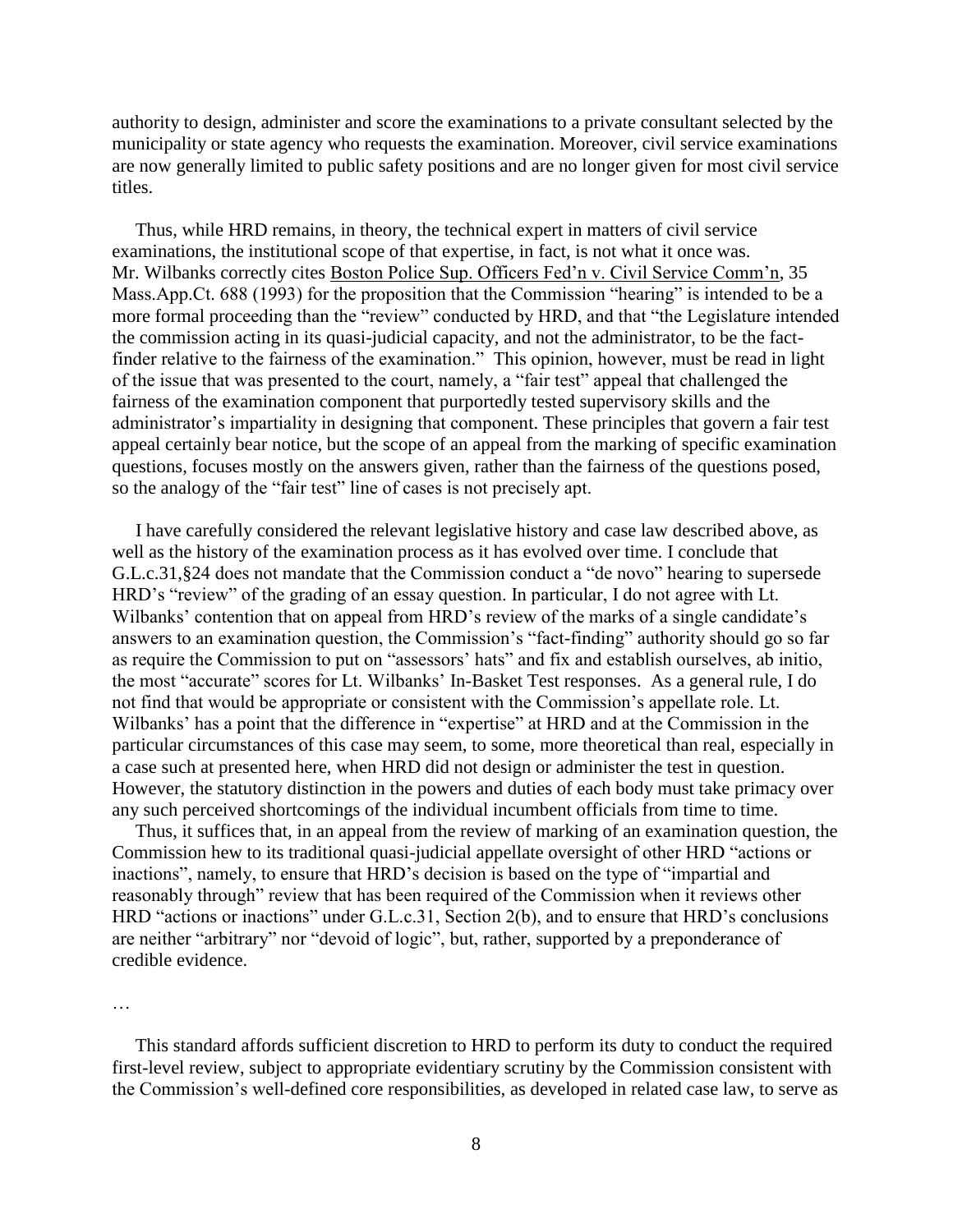an appellate check on HRD's compliance with all civil service law and rules, generally. See, G.L.c.31, §2(b) & §5(a). See generally, Police Dep't of Boston v. Kavaleski, 463 Mass. 680, 688-89 (2012) citing Massachusetts Ass'n of Minority Law Enforcement Officers v. Abban , 434 Mass. 256, 259 (2001); [Brackett v. Civil Service Comm'n, 447 Mass. 233, 241 \(2006\)](http://web2.westlaw.com/find/default.wl?mt=Massachusetts&db=578&rs=WLW15.04&tc=-1&rp=%2ffind%2fdefault.wl&findtype=Y&ordoc=2029136022&serialnum=2009543382&vr=2.0&fn=_top&sv=Split&tf=-1&pbc=70F732C1&utid=1) and cases cited; [Beverly v. Civil Service Comm'n, 78 Mass.App.Ct. 182, 187 \(2010\);](http://web2.westlaw.com/find/default.wl?mt=Massachusetts&db=578&rs=WLW15.04&tc=-1&rp=%2ffind%2fdefault.wl&findtype=Y&ordoc=2029136022&serialnum=2023501172&vr=2.0&fn=_top&sv=Split&tf=-1&pbc=70F732C1&utid=1) Leominster v. Stratton, 58 Mass.App.Ct. 726, 727-28 (2003). See also Mayor of Revere v. Civil Service Comm'n, 31 Mass.App.Ct. 315, 321 (1991); Selectmen of Wakefield v. Judge of First Dist. Ct., 262 Mass. 477, 482 (1928)."

I have applied the same standard here.

 Based on my review, I have concluded that HRD's review was reasonably thorough and impartial and its decision to effectively affirm the grade that Ryan Associates assigned to Mr. Romeo's essay was neither arbitrary or devoid of logic. Rather, according to HRD's review, Mr. Romeo's essay did not contain all of the elements required to justify a higher score in the "90s" as opposed to his given score in the "80s."

 While HRD's review would have been more thorough had it obtained the actual essays of the other applicants, my in camera review of those essays only confirms that HRD's conclusion here was logical and supported by a preponderance of the evidence.

 In short, only one applicant scored higher than Mr. Romeo on the essay. Based on my review, the higher score was justified, as it contained elements that Mr. Romeo's essay did not: a coherent introductory paragraph and measurable benchmarks.

# *Conclusion*

For these reasons, Mr. Romeo's appeal under Docket No. B2-19-082 is hereby *denied.*

Civil Service Commission

*/s/ Christopher Bowman* Christopher C. Bowman Chairman

By a vote of the Civil Service Commission (Bowman, Chairman; Camuso, Ittleman, Stein and Tivnan, Commissioners) on September 12, 2019.